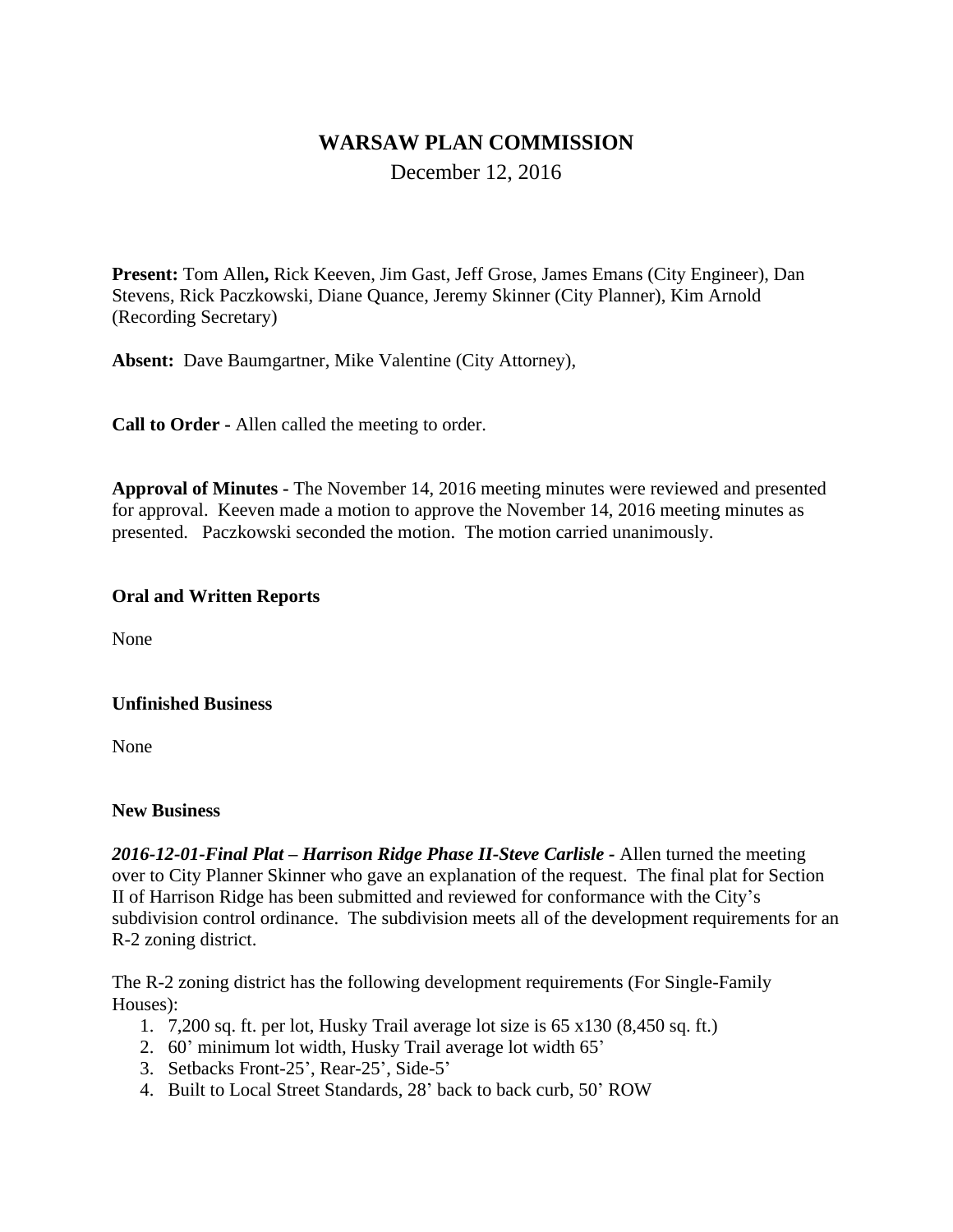- 5. Block B proposed detention area
- 6. Sewer and Water connections will be provided from Section I

The developer has completed the construction of the infrastructure for the project, and it has been inspected and approved by the City. The proposed plat is in conformance with the preliminary plat granted in 2006. City Planner Skinner approved the proposed final plat.

Allen opened the meeting to any person wishing to speak in favor of the petition. Steve Carlisle, the Developer, was present to answer questions and explain the request. Allen closed the meeting to the public as no other person was present to speak in favor of the petition.

Allen opened the meeting to any person wishing to speak in opposition of the petition. No person was present to speak in opposition of the petition. Allen closed the meeting to the public.

Diane Quance, Commission member, asked what was behind the utility easement on the North side of the subdivision. City Planner Skinner explained it was private property and City of Warsaw easement to the lift station. It is low ground and no development is feasible.

Motion was made by Quance to approve the *2016-12-01-Final Plat for Harrison Ridge Phase II*. Emans seconded the motion. The motion carried unanimously.

*2016-12-02-Final Plat-Cooks Subdivision-Habitat for Humanity-* Allen turned the meeting over to City Planner Skinner who gave a brief explanation of the request. The final plat for Cook Subdivision has been submitted in a timely fashion and reviewed for its conformity to the Subdivision Control Ordinance. The lots meet all of the development standards for a subdivision in an R-2 zoning district. This plat is creating 3 new lots from the original 1.145 acres. The subdivision has the ability to obtain access from the described easements, as well as obtain utilities from additional described easements.

The following are the requirements for an R-2 District:

- 7,200 sq.ft. Minimum Lot Size
- Minimum setbacks of 25' front, 20' rear, 6' side yard
- 50% Maximum lot coverage
- 35' building height restriction

### *Preliminary Comments August 2016*

*After discussing the various components with the City Engineer, Street Superintendant, and Waste Water Superintendant the City has the following recommendations.*

- *1. The lots ingress and egress access remain through the existing and described easements including the proposed 10-foot Columbia Street Extension being described as an ingress/egress and utility easement. This would remove the request to describe that 10 foot section as City right-of-way.*
- *2. The previously discussed 10-foot section described as Columbia Street Extended and the 15-foot utility easement be combined to create a 25-foot utility easement in order to*